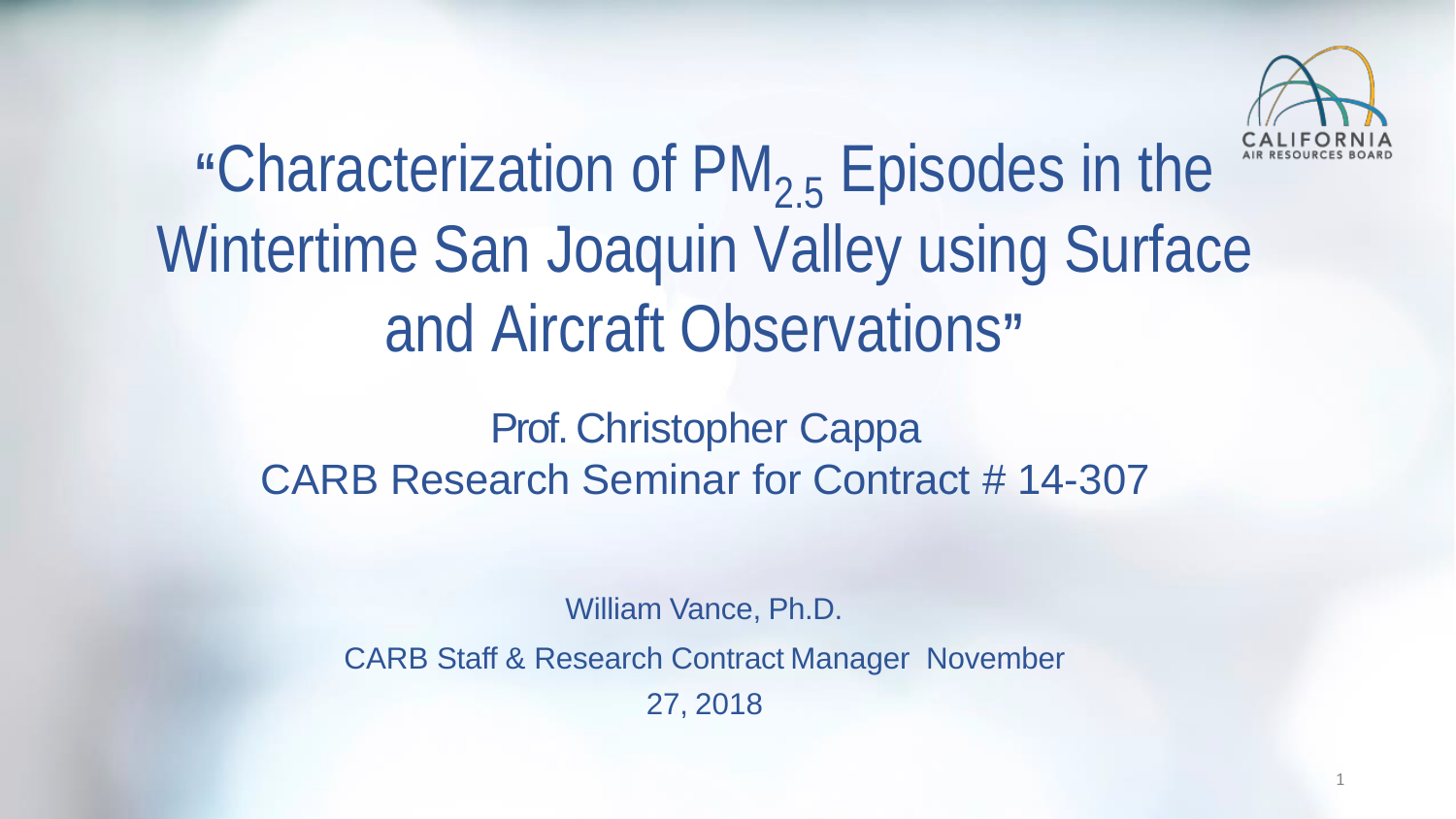### **Announcements**



• Additional information about the speaker as well as slides and other materials can be found at this link:

[https://www.arb.ca.gov/research/seminars/cappa2/](https://www.arb.ca.gov/research/seminars/cappa2/cappa.htm) cappa.htm

- For those of you online, questions for the speaker can be sent to [sierrarm@calepa.ca.gov](mailto:sierrarm@calepa.ca.gov)
- For our in-person audience: "housekeeping" items.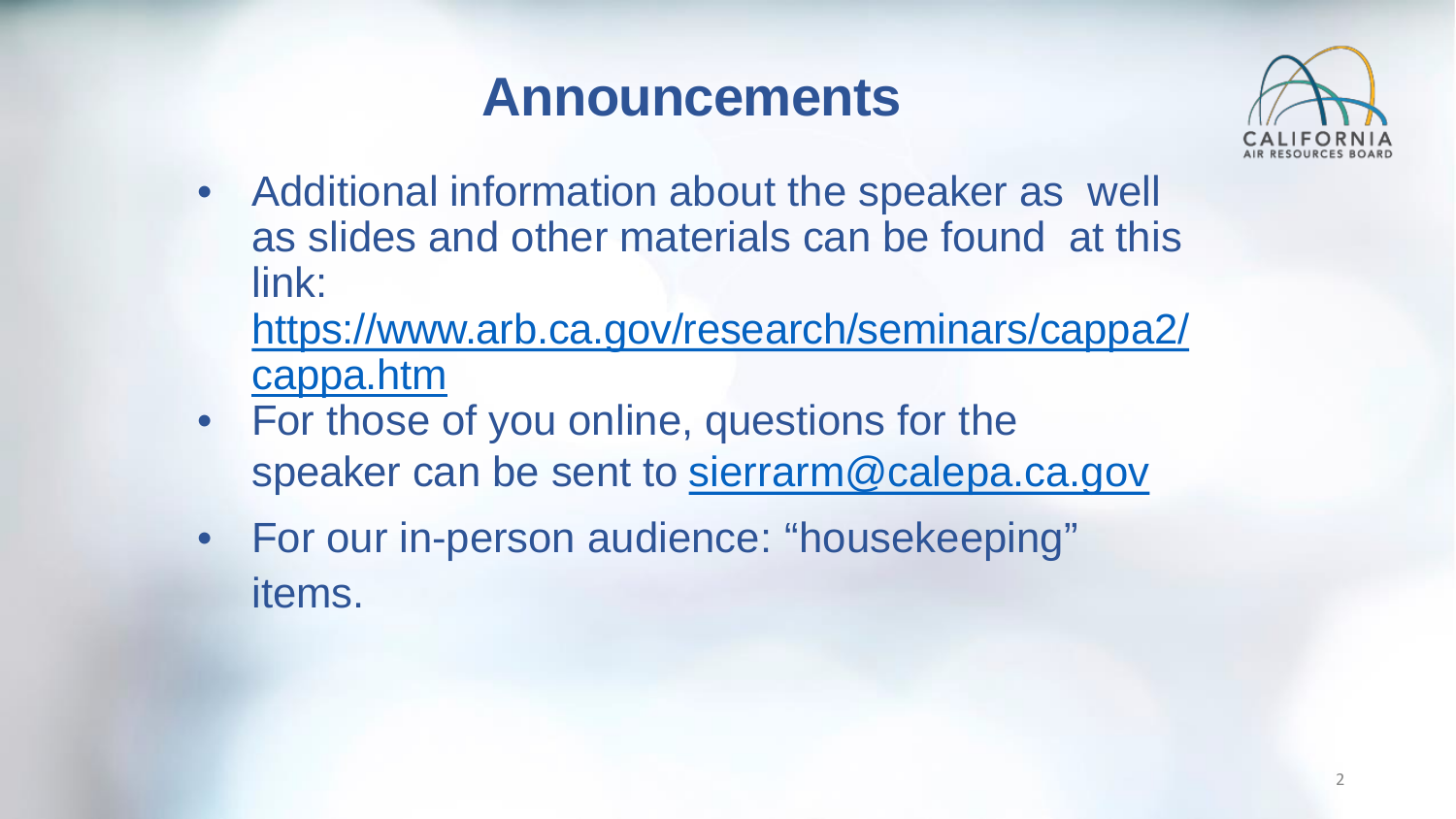#### **General Overview**





San Joaquin Valley APCD 2016

- meteorological conditions in the San Joaquin Valley (SJV) present a challenge to matter standards, esp. particles less than The unique topographical and regulatory efforts to comply with particulate 2.5 microns  $(PM_{2.5})$ .
- □ The SJV is an intermountain valley approximately 250 miles long and averaging 80 miles wide. It is bounded on the east, west and south by mountains.
- □ Marine air flows into the basin mainly from the San Joaquin River delta; topographic features restrict air movement into and out of the valley.
- limit the vertical and horizontal transport of pollutants, which allows pollutants to  $\blacksquare$ accumulate over time. $\blacksquare$ □ Low mixing heights and stagnant conditions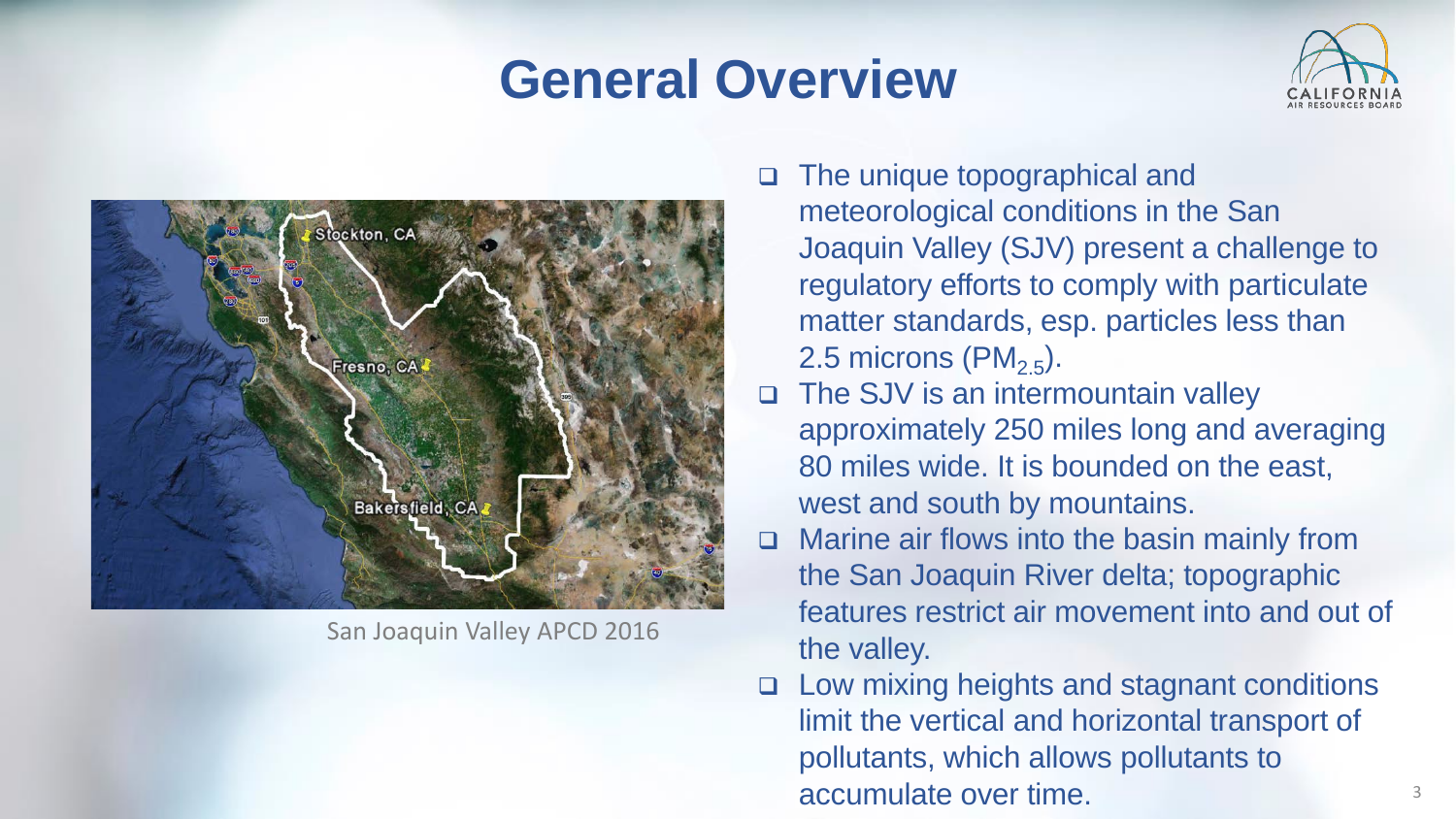## **PM2.5 trends**





**PM2.5 concentration measurements from Fresno-**Garland site, Dashed line is 24-Hour PM2.5 Standard.

- □ Wintertime particulate matter (PM) air pollution in the SJV often exceeds the US **Environmental Protection Agency (EPA) 24**hour standard for  $PM_{2.5}$  (35 mg m<sup>-3</sup>).
- Submicron PM is primarily composed of  $\Box$ organic aerosol (OA) and ammonium nitrate (AN), with each contributing about equally.
- This project elucidated the coupling of meteorology with chemistry that contributed to two high  $PM_{2.5}$  events in the SJV during the winter 2013.
- Regulatory efforts to comply with particulate matter standards in the SJV require improvements in our knowledge of the factors controlling the ozone formation, transport (horizontally and vertically) and precursor sources.